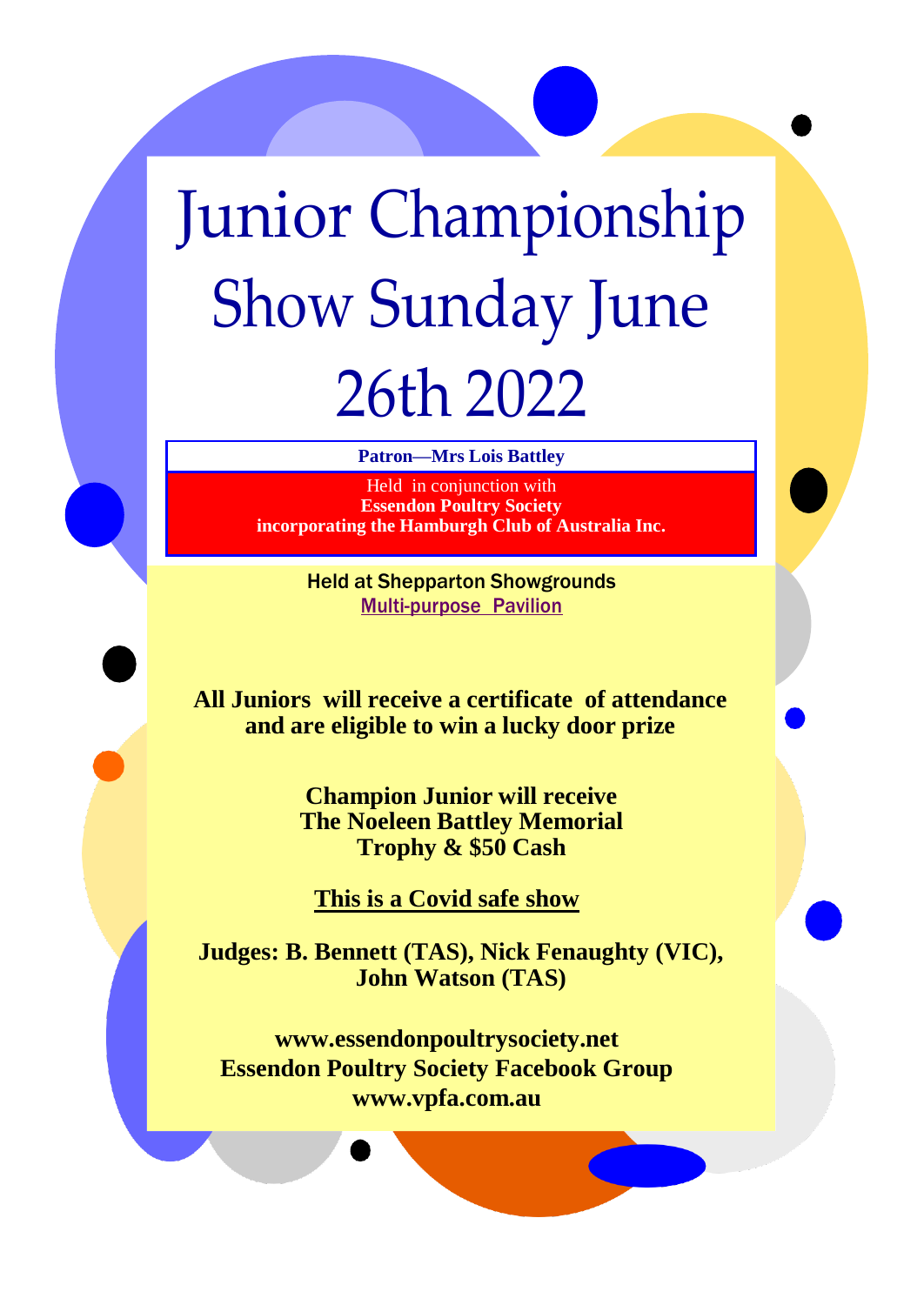# **MAJOR JUNIOR AWARDS WILL RECEIVE A SASH & TROPHY**

# **Grand Champion Junior Bird Noeleen Battley Memorial Trophy & \$50**

#### **Reserve Champion Junior \$25**

Champion STD Fowl Reserve STD Fowl Champion S/F Bantam Reserve S/F Bantam Champion H/F Bantam Reserve H/F Bantam

### **Special Feature Award**

**Champion Junior Hamburgh Sash & \$40 Breed Rosette for 6 or more in a breed or variety**

Junior membership fees Essendon Poultry Society incorporating the Hamburgh Club of Australia Inc. \$10.00 **Entry Fees: Junior Members \$2.00, Junior-Non Members \$2.50** Cheque/money order made payable to Essendon Poultry Society incorporating the Hamburgh Club of Australia Inc. OR Direct Deposit.

All Birds should be penned by 9:15am. Judging will commence at 9.30am

**Entries Close: Monday, 20th June 2022**

Email entries to: [anne.beaty@bigpond.com](mailto:anne.beat@bigpond.com) Direct Deposit: Westpac BSB: 033 254 Acct No. 431 477

## **JUNIORS PLEASE NOTE:**

There is a single classification for junior entrants being 5 and not yet turned 16 years of age.

Juniors must pen their own birds.

Junior entries should be clearly marked with a

**J**

Please use Junior entry form which can be found at the back of this 2022 Junior Show Schedule or fill in and pay for 1-day show entry \$15.00

This show is conducted under the rules of the V.P.F.A.

All exhibitors must be members of the V.P.F.A.

#### **PLEASE USE V.P.F.A STANDARD SCHEDULE EDITION 5 (2019)**

All one day passes issued by Essendon can only be used at Essendon Poultry Society Shows and users must be members of Essendon Poultry Society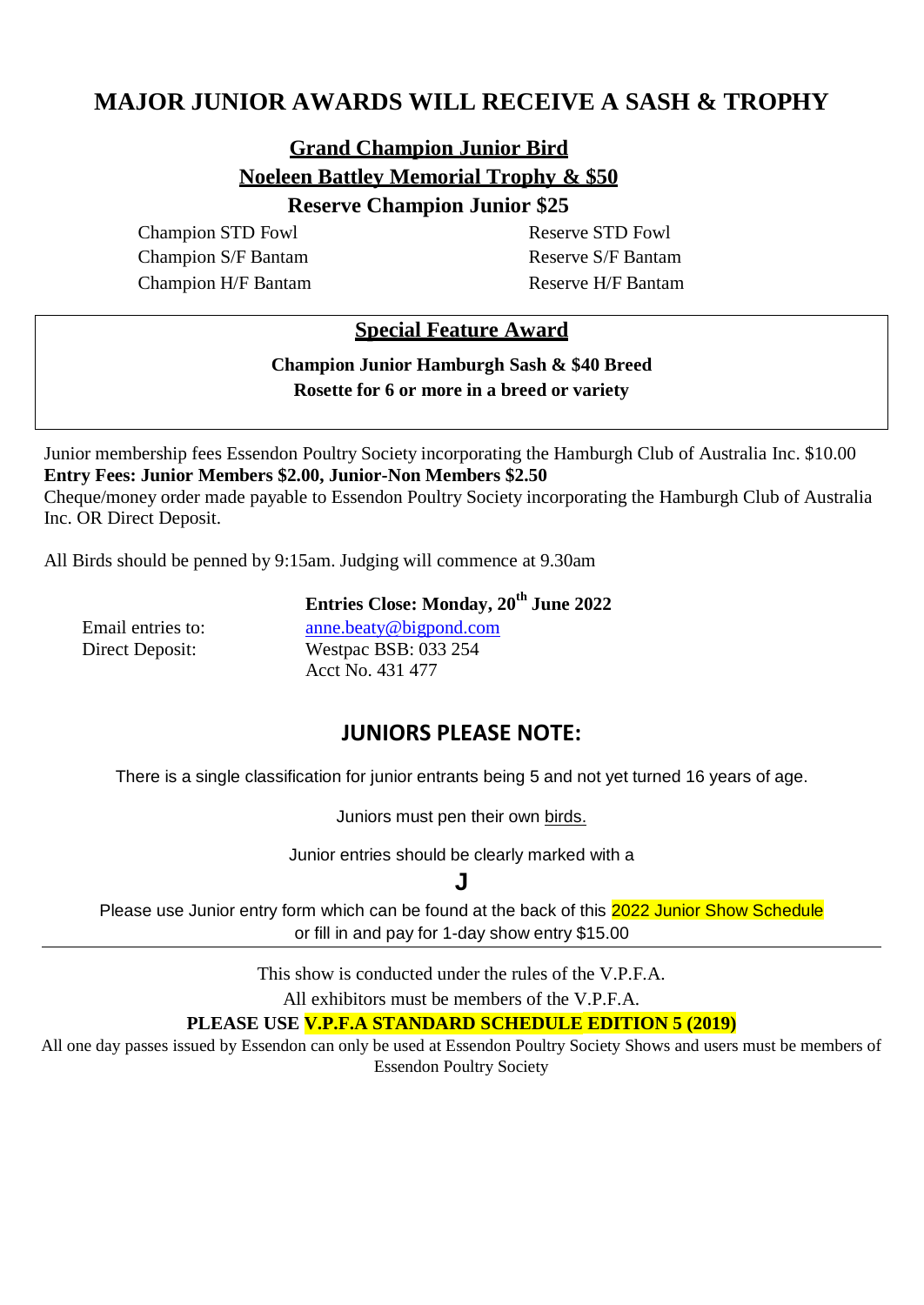#### **ESSENDON POULTRY SOCIETY INCORPORATING HAMBURGH CLUB OF AUSTRALIA INC. Annual Show 26 th June 2022 ENTRIES CLOSE 20th June 2022** Junior Non-Essendon Poultry Members \$2.50 each

Junior Essendon Poultry Members \$2.00 each

#### **PARENTS PLEASE NOTE**

There is a single classification for junior entrants being 5 & not yet turned 16 years of age. Junior entries should be clearly marked with a

**J** Please use Junior entry form which can be found at the back of the 2019 Junior Show Schedule.

| <b>Class</b> | Pen | <b>Bird Description</b> |  |
|--------------|-----|-------------------------|--|
|              |     |                         |  |
|              |     |                         |  |
|              |     |                         |  |
|              |     |                         |  |
|              |     |                         |  |
|              |     |                         |  |
|              |     |                         |  |
|              |     |                         |  |
|              |     |                         |  |
|              |     |                         |  |
|              |     |                         |  |
|              |     |                         |  |
|              |     |                         |  |
|              |     |                         |  |
|              |     |                         |  |
|              |     |                         |  |
|              |     |                         |  |
|              |     |                         |  |
|              |     |                         |  |
|              |     |                         |  |
|              |     |                         |  |
|              |     |                         |  |
|              |     |                         |  |
|              |     |                         |  |
|              |     |                         |  |

| ESSENDON POULTRY INCORPORATING HAMBURGH CLUB OF AUSTRALIA INC |             | If you do not want any photos of yourself to be published,                                                                                                                                                 |
|---------------------------------------------------------------|-------------|------------------------------------------------------------------------------------------------------------------------------------------------------------------------------------------------------------|
| Senior Membership Fee                                         | \$20.00 \$  | please tick here: $\Box$                                                                                                                                                                                   |
| Junior Membership Fee                                         | $$10.00$ \$ |                                                                                                                                                                                                            |
| $\text{No:}$ Entries $@:$                                     | \$15.00     | I hereby certify that the birds entered by me<br>are my bonafide property and I agree to carry<br>out and be bound by the direction and<br>decisions of the Victorian Poultry Fanciers<br>Association Inc. |
| One Day Entry Fee                                             |             |                                                                                                                                                                                                            |
| <b>TOTAL</b>                                                  |             |                                                                                                                                                                                                            |
| V.P.F.A. Membership No.                                       |             |                                                                                                                                                                                                            |
| Mr. / Mrs. / Miss.                                            |             |                                                                                                                                                                                                            |
| <b>Address</b>                                                |             | Please fill in this Entry Form and return it                                                                                                                                                               |
|                                                               |             | with Entry Fees to the show Secretary:                                                                                                                                                                     |
|                                                               |             | Anne.beaty@bigpond.com                                                                                                                                                                                     |
| <b>Contact Number</b>                                         |             | Email entries preferred.                                                                                                                                                                                   |
|                                                               |             |                                                                                                                                                                                                            |